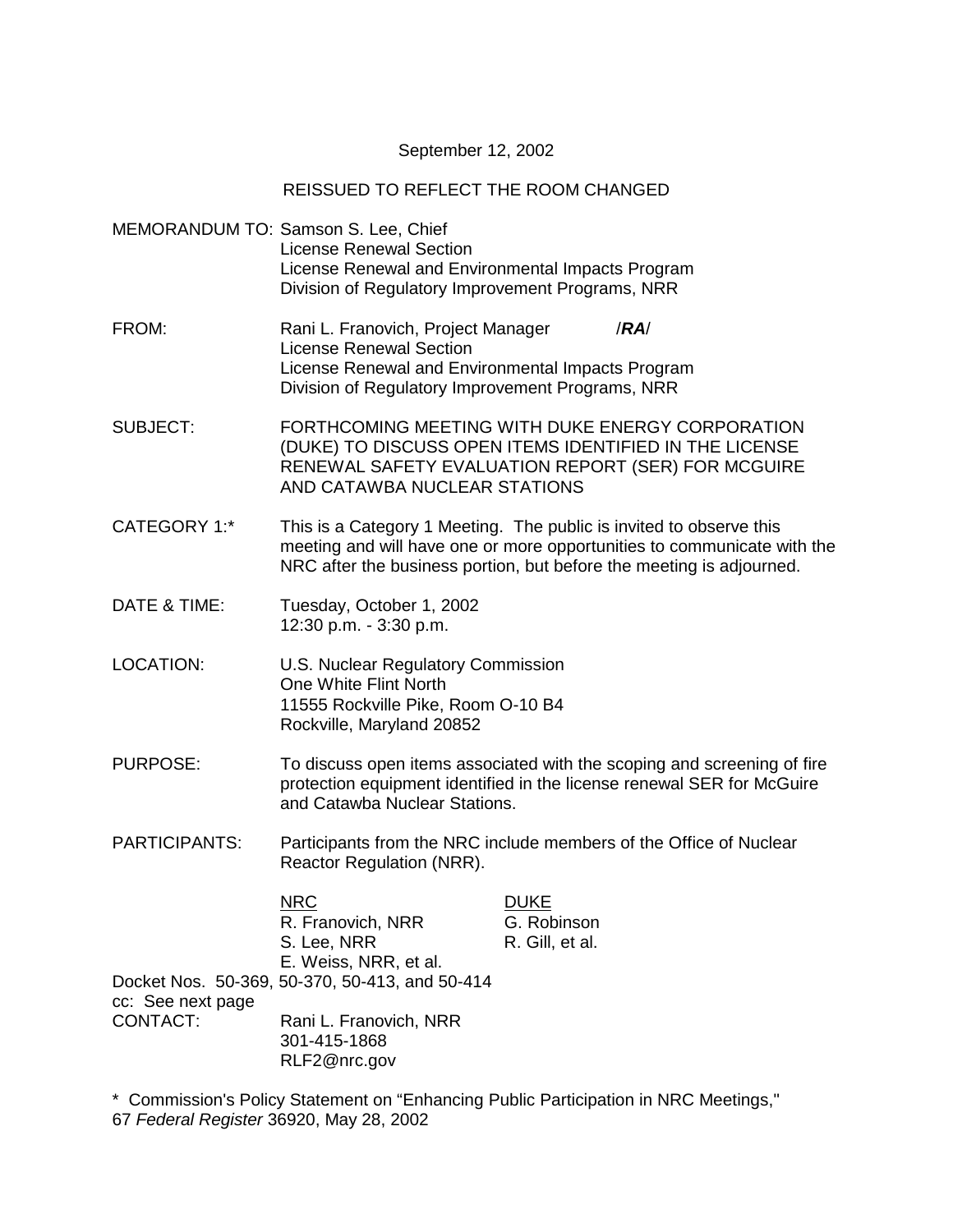# REISSUED TO REFLECT THE ROOM CHANGED

|                   | MEMORANDUM TO: Samson S. Lee, Chief<br><b>License Renewal Section</b><br>License Renewal and Environmental Impacts Program<br>Division of Regulatory Improvement Programs, NRR                                         |                                                                    |
|-------------------|------------------------------------------------------------------------------------------------------------------------------------------------------------------------------------------------------------------------|--------------------------------------------------------------------|
| FROM:             | Rani L. Franovich, Project Manager / RA/<br><b>License Renewal Section</b><br>License Renewal and Environmental Impacts Program<br>Division of Regulatory Improvement Programs, NRR                                    |                                                                    |
| <b>SUBJECT:</b>   | FORTHCOMING MEETING WITH DUKE ENERGY CORPORATION<br>(DUKE) TO DISCUSS OPEN ITEMS IDENTIFIED IN THE LICENSE<br>RENEWAL SAFETY EVALUATION REPORT (SER) FOR MCGUIRE<br>AND CATAWBA NUCLEAR STATIONS                       |                                                                    |
| CATEGORY 1:*      | This is a Category 1 Meeting. The public is invited to observe this<br>meeting and will have one or more opportunities to communicate with the<br>NRC after the business portion, but before the meeting is adjourned. |                                                                    |
| DATE & TIME:      | Tuesday, October 1, 2002<br>12:30 p.m. - 3:30 p.m.                                                                                                                                                                     |                                                                    |
| LOCATION:         | U.S. Nuclear Regulatory Commission<br>One White Flint North<br>11555 Rockville Pike, Room O-10 B4<br>Rockville, Maryland 20852                                                                                         |                                                                    |
| <b>PURPOSE:</b>   | To discuss open items associated with the scoping and screening of fire<br>protection equipment identified in the license renewal SER for McGuire<br>and Catawba Nuclear Stations.                                     |                                                                    |
| PARTICIPANTS:     | Reactor Regulation (NRR).                                                                                                                                                                                              | Participants from the NRC include members of the Office of Nuclear |
|                   | <b>NRC</b><br>R. Franovich, NRR<br>S. Lee, NRR<br>E. Weiss, NRR, et al.                                                                                                                                                | <b>DUKE</b><br>G. Robinson<br>R. Gill, et al.                      |
| cc: See next page | Docket Nos. 50-369, 50-370, 50-413, and 50-414                                                                                                                                                                         |                                                                    |

CONTACT: Rani L. Franovich, NRR 301-415-1868 RLF2@nrc.gov

\* Commission's Policy Statement on "Enhancing Public Participation in NRC Meetings," 67 Federal Register 36920, May 28, 2002 DISTRIBUTION: See next page

DOCUMENT NAME: G:\RLEP\FRANOVICH\OCTOBER 1 2002 Meeting Notice.wpd

|             | OFFICE   PM:RLEP:DRIP   SC:RLEP:DRIP |              |
|-------------|--------------------------------------|--------------|
| <b>NAME</b> | <b>RLFranovich</b>                   | <b>SSLee</b> |
| DATE        | 9/12/02                              | 9/12/02      |

OFFICIAL RECORD COPY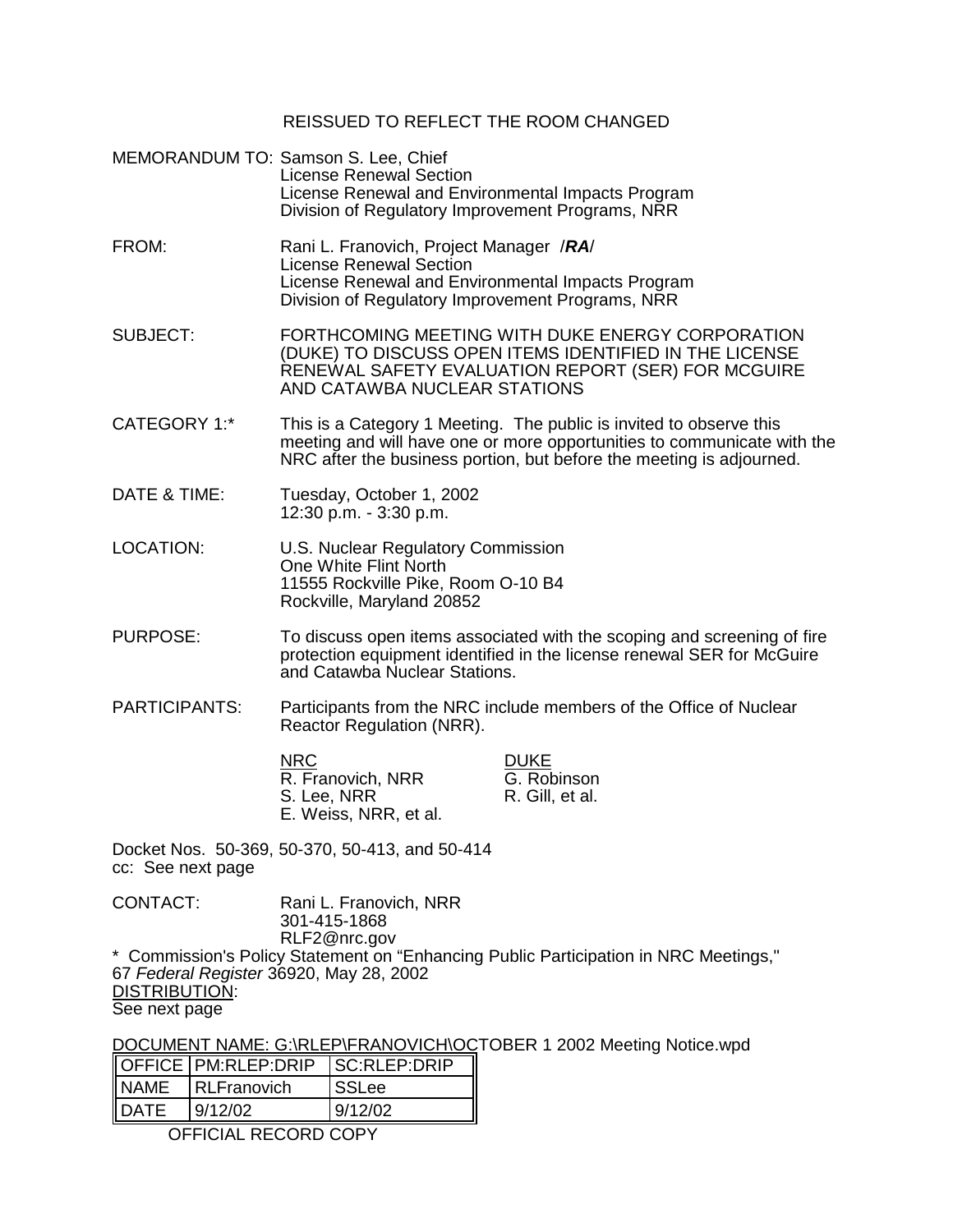### DISTRIBUTION: Forthcoming Meeting with Duke Energy, Dated: September 12, 2002, Accession

## **HARD COPY**

RLEP RF RECEPTIONIST (OWFN and TWFN) Project Manager **E-MAIL**: PUBLIC J. Johnson W. Borchardt D. Matthews F. Gillespie RidsNrrDe R. Barrett E. Imbro G. Bagchi K. Manoly W. Bateman J. Calvo C. Holden P. Shemanski H. Nieh G. Holahan H. Walker S. Black B. Boger D. Thatcher G. Galletti C. Li J. Moore R. Weisman M. Mayfield A. Murphy W. McDowell S. Smith T. Kobetz C. Munson RLEP Staff ------------- K. Clark, RII C. Julian, RII PMNS M. Kotzalas S. Uttal R. Haag, RII C. Patel R. E. Martin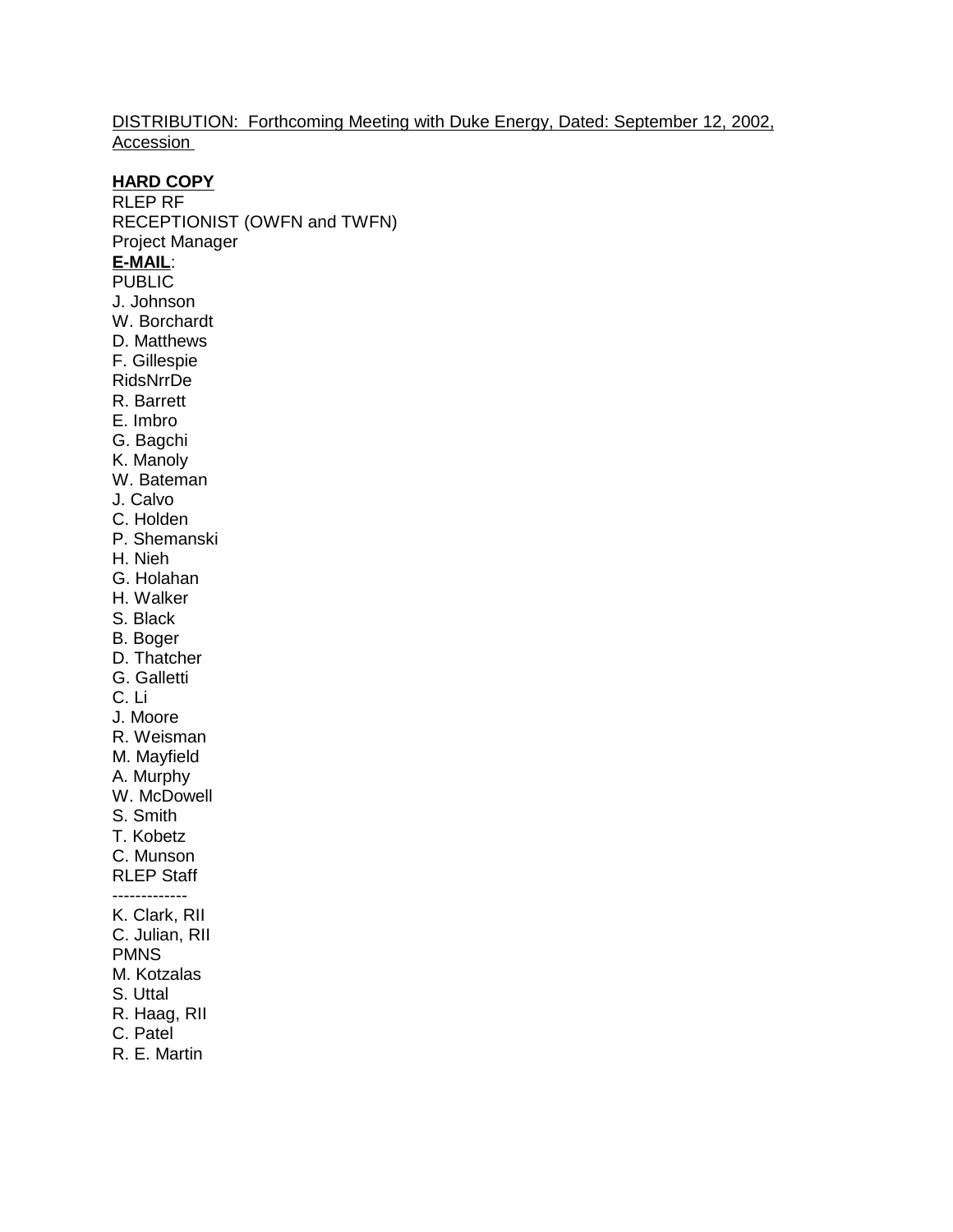McGuire & Catawba Nuclear Stations, Units 1 and 2

cc:

Mr. G. R. Peterson Site Vice President Catawba Nuclear Station Duke Energy Corporation 4800 Concord Rd. York, SC 29745

Mr. H. B. Barron Vice President, McGuire Site Duke Energy Corporation 12700 Hagers Ferry Rd. Huntersville, NC 28078

Ms. Lisa F. Vaughn Legal Department (PBO5E) Duke Energy Corporation 422 South Church St. Charlotte, NC 28201-1006

County Manager of Mecklenburg County 720 East Fourth St. Charlotte, NC 28202

Mr. Michael T. Cash Regulatory Compliance Manager Duke Energy Corporation McGuire Nuclear Site 12700 Hagers Ferry Rd. Huntersville, NC 28078

Anne Cottingham, Esquire Winston and Strawn 1400 L Street, NW Washington, DC 20005

Senior Resident Inspector c/o U. S. Nuclear Regulatory **Commission** 12700 Hagers Ferry Rd. Huntersville, NC 28078

Mr. Peter R. Harden, IV VP-Customer Relations and Sales Westinghouse Electric Company 6000 Fairview Rd., 12th Floor Charlotte, NC 28210

Mecklenburg County Department of Environmental **Protection** 700 N. Tryon St. Charlotte, NC 28202

Mr. Richard M. Fry, Director Division of Radiation Protection North Carolina Department of Environment, Health, and Natural Resources 3825 Barrett Dr. Raleigh, NC 27609-7721

Ms. Karen E. Long Assistant Attorney General North Carolina Department of Justice P. O. Box 629 Raleigh, NC 27602

Mr. C. Jeffrey Thomas Manager - Nuclear Regulatory **Licensing** Duke Energy Corporation 526 South Church St. Charlotte, NC 28201-1006

Elaine Wathen Lead REP Planner Division of Emergency Management 116 West Jones St. Raleigh, NC 27603-1335

Mr. T. Richard Puryear Owners Group (NCEMC) Duke Energy Corporation 4800 Concord Rd. York, SC 29745

Mr. Gary Gilbert Regulatory Compliance Manager Duke Energy Corporation 4800 Concord Rd. York, SC 29745

North Carolina Municipal Power Agency Number 1